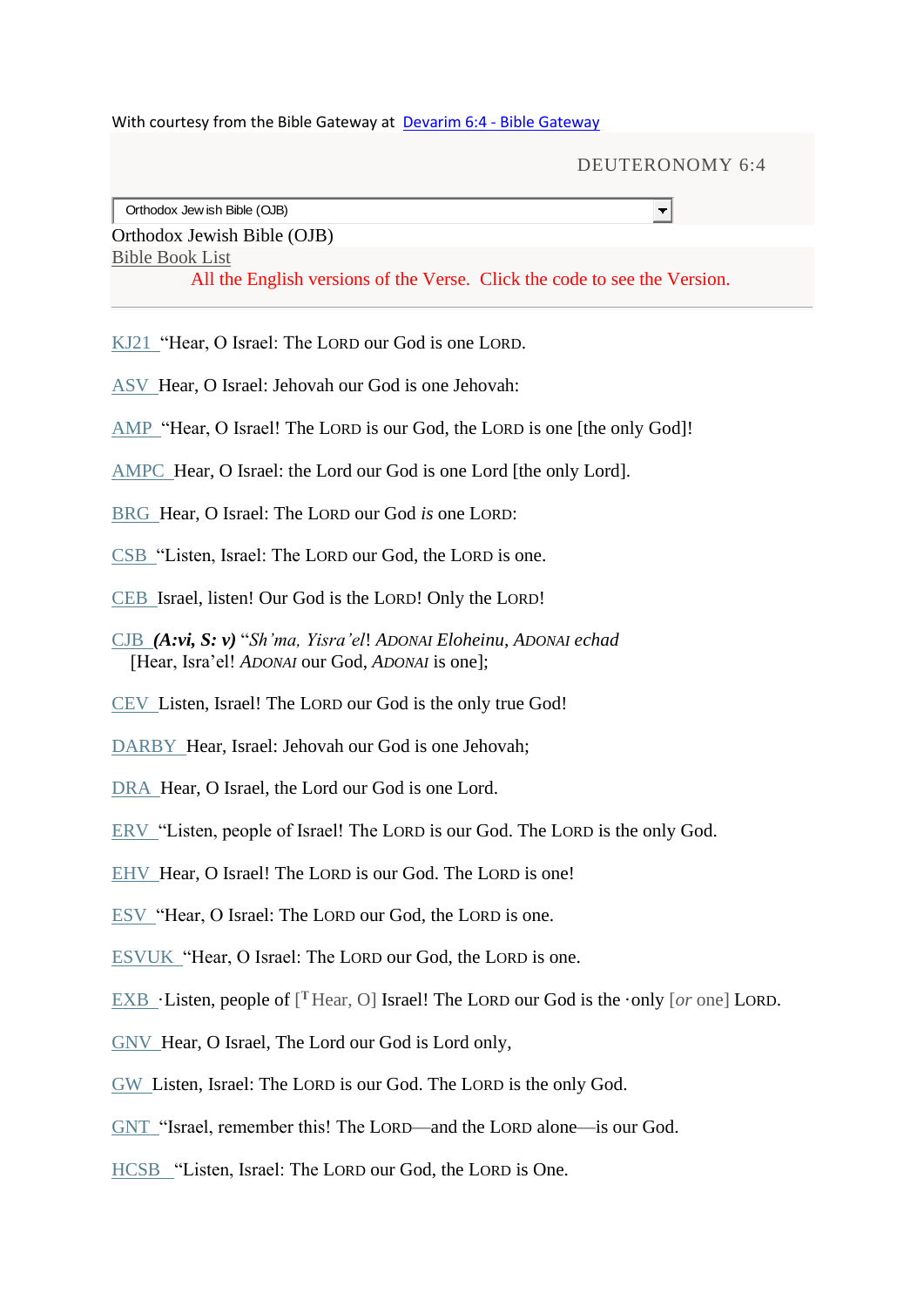- [ICB](https://www.biblegateway.com/passage/?search=Deuteronomy%206:3-5&version=ICB) Listen, people of Israel! The Lord is our God. He is the only Lord.
- [ISV](https://www.biblegateway.com/passage/?search=Deuteronomy%206:3-5&version=ISV) "Listen, Israel! The LORD is our God, the LORD alone.
- [JUB](https://www.biblegateway.com/passage/?search=Deuteronomy%206:3-5&version=JUB) ¶ Hear, O Israel: The LORD our God *is* one LORD.
- [KJV](https://www.biblegateway.com/passage/?search=Deuteronomy%206:3-5&version=KJV) Hear, O Israel: The LORD our God is one LORD:
- [AKJV](https://www.biblegateway.com/passage/?search=Deuteronomy%206:3-5&version=AKJV) Hear, O Israel: The LORD our God *is* one LORD:
- [LEB](https://www.biblegateway.com/passage/?search=Deuteronomy%206:3-5&version=LEB) "Hear, Israel, Yahweh our God, Yahweh is unique.
- [TLB](https://www.biblegateway.com/passage/?search=Deuteronomy%206:3-5&version=TLB) "O Israel, listen: Jehovah is our God, Jehovah alone.
- [MSG](https://www.biblegateway.com/passage/?search=Deuteronomy%206:3-5&version=MSG) Attention, Israel! GOD, our God! GOD the one and only!
- [MEV](https://www.biblegateway.com/passage/?search=Deuteronomy%206:3-5&version=MEV) Hear, O Israel: The LORD is our God. The LORD is one!
- [NOG](https://www.biblegateway.com/passage/?search=Deuteronomy%206:3-5&version=NOG) Listen, Israel: *Yahweh* is our *Elohim*. *Yahweh* is the only God.
- [NABRE](https://www.biblegateway.com/passage/?search=Deuteronomy%206:3-5&version=NABRE) Hear, O Israel! The LORD is our God, the LORD alone!
- [NASB](https://www.biblegateway.com/passage/?search=Deuteronomy%206:3-5&version=NASB) "Hear, Israel! The LORD is our God, the LORD is one!
- [NASB1995](https://www.biblegateway.com/passage/?search=Deuteronomy%206:3-5&version=NASB1995) "Hear, O Israel! The LORD is our God, the LORD is one!
- [NCV](https://www.biblegateway.com/passage/?search=Deuteronomy%206:3-5&version=NCV) Listen, people of Israel! The LORD our God is the only LORD.
- [NET](https://www.biblegateway.com/passage/?search=Deuteronomy%206:3-5&version=NET) Hear, O Israel: The LORD is our God, the LORD is one!
- [NIRV](https://www.biblegateway.com/passage/?search=Deuteronomy%206:3-5&version=NIRV) Israel, listen to me. The LORD is our God. The LORD is the one and only God.
- [NIV](https://www.biblegateway.com/passage/?search=Deuteronomy%206:3-5&version=NIV) Hear, O Israel: The LORD our God, the LORD is one.
- [NIVUK](https://www.biblegateway.com/passage/?search=Deuteronomy%206:3-5&version=NIVUK) Hear, O Israel: the LORD our God, the LORD is one.
- [NKJV](https://www.biblegateway.com/passage/?search=Deuteronomy%206:3-5&version=NKJV) "Hear, O Israel: The LORD our God, the LORD *is* one!
- [NLV](https://www.biblegateway.com/passage/?search=Deuteronomy%206:3-5&version=NLV) "Hear, O Israel! The Lord our God is one Lord!
- [NLT](https://www.biblegateway.com/passage/?search=Deuteronomy%206:3-5&version=NLT) "Listen, O Israel! The LORD is our God, the LORD alone.
- [NRSV](https://www.biblegateway.com/passage/?search=Deuteronomy%206:3-5&version=NRSV) Hear, O Israel: The LORD is our God, the LORD alone.
- [NRSVA](https://www.biblegateway.com/passage/?search=Deuteronomy%206:3-5&version=NRSVA) Hear, O Israel: The LORD is our God, the LORD alone.
- [NRSVACE](https://www.biblegateway.com/passage/?search=Deuteronomy%206:3-5&version=NRSVACE) Hear, O Israel: The LORD is our God, the LORD alone.
- [NRSVCE](https://www.biblegateway.com/passage/?search=Deuteronomy%206:3-5&version=NRSVCE) Hear, O Israel: The LORD is our God, the LORD alone.
- [OJB](https://www.biblegateway.com/passage/?search=Devarim%206:3-5&version=OJB) Shema Yisroel Adonoi Eloheinu Adonoi Echad.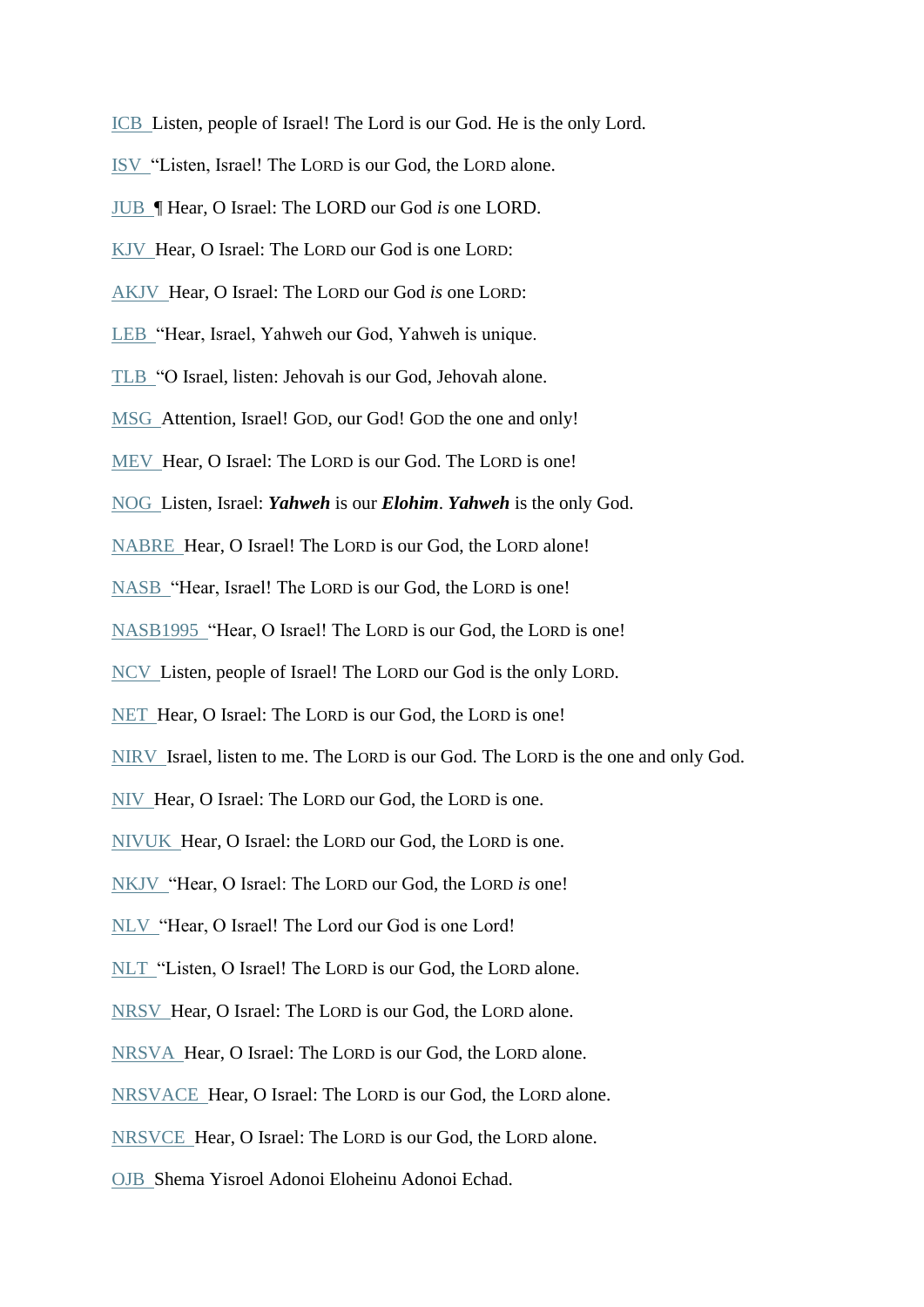[RSV](https://www.biblegateway.com/passage/?search=Deuteronomy%206:3-5&version=RSV) "Hear, O Israel: The LORD our God is one LORD;

[RSVCE](https://www.biblegateway.com/passage/?search=Deuteronomy%206:3-5&version=RSVCE) "Hear, O Israel: The LORD our God is one LORD;

[TLV](https://www.biblegateway.com/passage/?search=Deuteronomy%206:3-5&version=TLV) "Hear O Israel, the LORD our God, the LORD is one.

[VOICE](https://www.biblegateway.com/passage/?search=Deuteronomy%206:3-5&version=VOICE) **Moses:** Listen, Israel! The Eternal is our True God—He alone.

[WEB](https://www.biblegateway.com/passage/?search=Deuteronomy%206:3-5&version=WEB) Hear, Israel: Yahweh is our God. Yahweh is one.

[WYC](https://www.biblegateway.com/passage/?search=Deuteronomy%206:3-5&version=WYC) Thou Israel, hear, thy Lord God is one God. (Hear, O Israel, the Lord thy God is one God.)

[YLT](https://www.biblegateway.com/passage/?search=Deuteronomy%206:3-5&version=YLT) `Hear, O Israel, Jehovah our God [is] one Jehovah;

## Top

**[21st Century King James Version](https://www.biblegateway.com/versions/21st-Century-King-James-Version-KJ21-Bible/) (KJ21)** Copyright © 1994 by Deuel Enterprises, Inc.; **[American Standard Version](https://www.biblegateway.com/versions/American-Standard-Version-ASV-Bible/) (ASV)** Public Domain (Why are modern Bible translations copyrighted?); **[Amplified Bible](https://www.biblegateway.com/versions/Amplified-Bible-AMP/) (AMP)** Copyright © 2015 by The Lockman Foundation, La Habra, CA 90631. All rights reserved.; **[Amplified Bible, Classic](https://www.biblegateway.com/versions/Amplified-Bible-Classic-Edition-AMPC/)  [Edition](https://www.biblegateway.com/versions/Amplified-Bible-Classic-Edition-AMPC/) (AMPC)** Copyright © 1954, 1958, 1962, 1964, 1965, 1987 by The Lockman Foundation; **[BRG Bible](https://www.biblegateway.com/versions/BRG-Bible/) (BRG)** Blue Red and Gold Letter Edition™ Copyright © 2012 BRG Bible Ministries. Used by Permission. All rights reserved. BRG Bible is a Registered Trademark in U.S. Patent and Trademark Office #4145648; **[Christian Standard](https://www.biblegateway.com/versions/Christian-Standard-Bible-CSB/)  [Bible](https://www.biblegateway.com/versions/Christian-Standard-Bible-CSB/) (CSB)** The Christian Standard Bible. Copyright © 2017 by Holman Bible Publishers. Used by permission. Christian Standard Bible®, and CSB® are federally registered trademarks of Holman Bible Publishers, all rights reserved. ; **[Common English](https://www.biblegateway.com/versions/Common-English-Bible-CEB/)  [Bible](https://www.biblegateway.com/versions/Common-English-Bible-CEB/) (CEB)** Copyright © 2011 by Common English Bible; **[Complete Jewish](https://www.biblegateway.com/versions/Complete-Jewish-Bible-CJB/)  [Bible](https://www.biblegateway.com/versions/Complete-Jewish-Bible-CJB/) (CJB)** Copyright © 1998 by David H. Stern. All rights reserved. ; **[Contemporary](https://www.biblegateway.com/versions/Contemporary-English-Version-CEV-Bible/)  [English Version](https://www.biblegateway.com/versions/Contemporary-English-Version-CEV-Bible/) (CEV)** Copyright © 1995 by American Bible Society; **[Darby](https://www.biblegateway.com/versions/Darby-Translation-Bible/)  [Translation](https://www.biblegateway.com/versions/Darby-Translation-Bible/) (DARBY)** Public Domain (Why are modern Bible translations copyrighted?); **[Douay-Rheims 1899 American Edition](https://www.biblegateway.com/versions/Douay-Rheims-1899-American-Edition-DRA-Bible/) (DRA)** Public Domain (Why are modern Bible translations copyrighted?); **[Easy-to-Read Version](https://www.biblegateway.com/versions/Easy-to-Read-Version-ERV-Bible/) (ERV)** Copyright © 2006 by Bible League International; **[Evangelical Heritage Version](https://www.biblegateway.com/versions/Evangelical-Heritage-Version-EHV-Bible/) (EHV)** The Holy Bible, Evangelical Heritage Version®, EHV®, © 2019 Wartburg Project, Inc. All rights reserved.; **[English Standard Version](https://www.biblegateway.com/versions/English-Standard-Version-ESV-Bible/) (ESV)** The Holy Bible, English Standard Version. ESV® Text Edition: 2016. Copyright © 2001 by Crossway Bibles, a publishing ministry of Good News Publishers.; **[English Standard Version Anglicised](https://www.biblegateway.com/versions/English-Standard-Version-Anglicised-ESV-Bible/) (ESVUK)** The Holy Bible, English Standard Version Copyright © 2001 by Crossway Bibles, a division of Good News Publishers.; **[Expanded Bible](https://www.biblegateway.com/versions/Expanded-Bible-EXB/) (EXB)** The Expanded Bible, Copyright © 2011 Thomas Nelson Inc. All rights reserved. ; **[1599 Geneva Bible](https://www.biblegateway.com/versions/1599-Geneva-Bible-GNV/) (GNV)** Geneva Bible, 1599 Edition. Published by Tolle Lege Press. All rights reserved. No part of this publication may be reproduced or transmitted in any form or by any means, electronic or mechanical, without written permission from the publisher, except in the case of brief quotations in articles, reviews, and broadcasts. ; **[GOD'S WORD Translation](https://www.biblegateway.com/versions/GODS-WORD-Translation-GW-Bible/) (GW)** Copyright © 1995, 2003, 2013, 2014, 2019, 2020 by God's Word to the Nations Mission Society. All rights reserved.; **[Good News](https://www.biblegateway.com/versions/Good-News-Translation-GNT-Bible/)  [Translation](https://www.biblegateway.com/versions/Good-News-Translation-GNT-Bible/) (GNT)** Copyright © 1992 by American Bible Society; **[Holman Christian](https://www.biblegateway.com/versions/Holman-Christian-Standard-Bible-HCSB/)  [Standard Bible](https://www.biblegateway.com/versions/Holman-Christian-Standard-Bible-HCSB/) (HCSB)** Copyright © 1999, 2000, 2002, 2003, 2009 by Holman Bible Publishers, Nashville Tennessee. All rights reserved.; **[International Children's](https://www.biblegateway.com/versions/International-Childrens-Bible-ICB/)**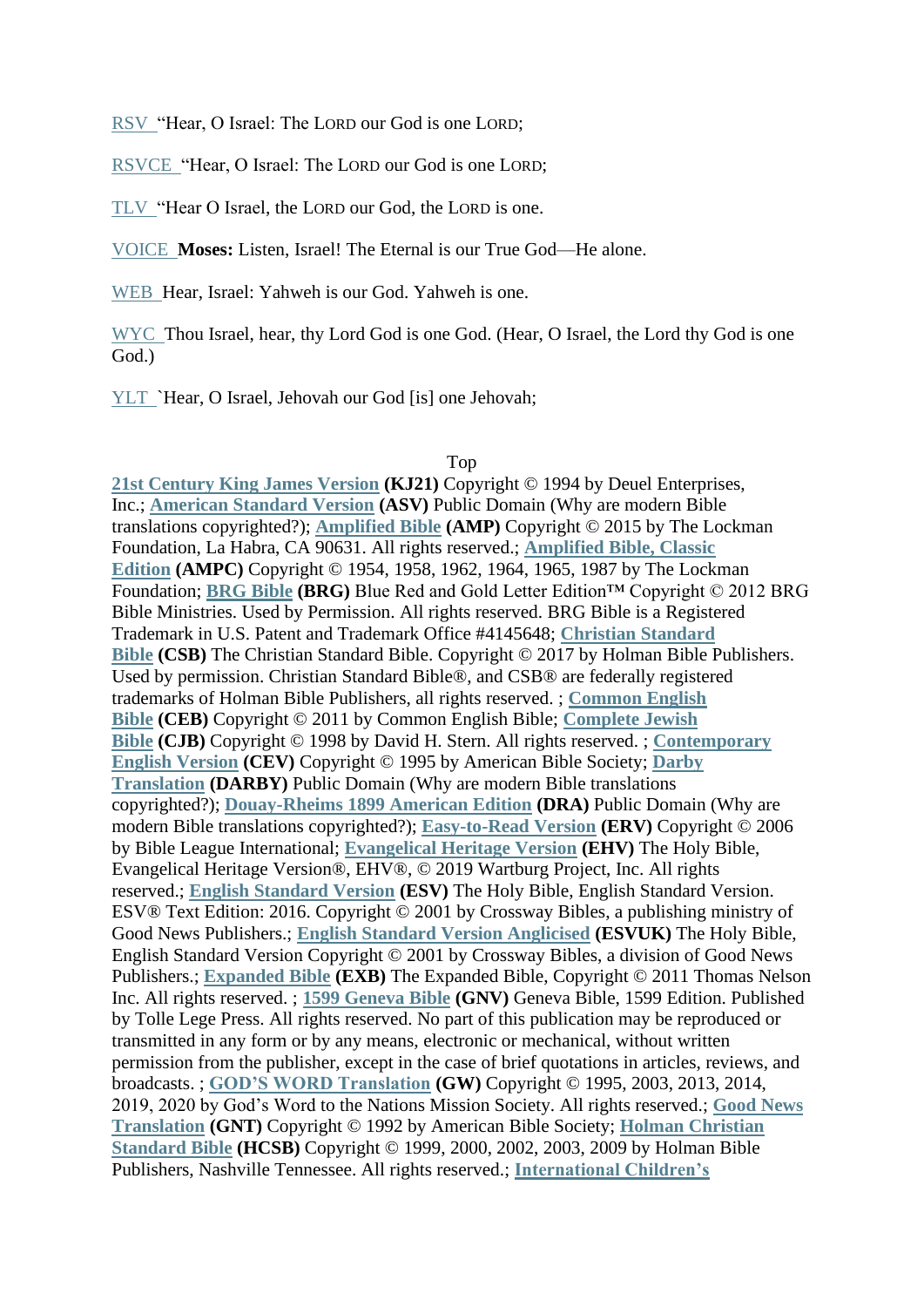**[Bible](https://www.biblegateway.com/versions/International-Childrens-Bible-ICB/) (ICB)** The Holy Bible, International Children's Bible® Copyright© 1986, 1988, 1999, 2015 by Tommy Nelson™, a division of Thomas Nelson. Used by permission.; **[International Standard Version](https://www.biblegateway.com/versions/International-Standard-Version-ISV-Bible/) (ISV)** Copyright © 1995-2014 by ISV Foundation. ALL RIGHTS RESERVED INTERNATIONALLY. Used by permission of Davidson Press, LLC.; **[Jubilee Bible 2000](https://www.biblegateway.com/versions/Jubilee-Bible-2000-JUB/) (JUB)** Copyright © 2013, 2020 by Ransom Press International ; **[King James Version](https://www.biblegateway.com/versions/King-James-Version-KJV-Bible/) (KJV)** Public Domain; **[Authorized \(King James\)](https://www.biblegateway.com/versions/Authorized-King-James-Version-AKJV-Bible/)  [Version](https://www.biblegateway.com/versions/Authorized-King-James-Version-AKJV-Bible/) (AKJV)** KJV reproduced by permission of Cambridge University Press, the Crown's patentee in the UK.; **[Lexham English Bible](https://www.biblegateway.com/versions/Lexham-English-Bible-LEB/) (LEB)** 2012 by Logos Bible Software. Lexham is a registered trademark of Logos Bible Software; **[Living Bible](https://www.biblegateway.com/versions/The-Living-Bible-TLB/) (TLB)** The Living Bible copyright © 1971 by Tyndale House Foundation. Used by permission of Tyndale House Publishers Inc., Carol Stream, Illinois 60188. All rights reserved.; **[The](https://www.biblegateway.com/versions/Message-MSG-Bible/)  [Message](https://www.biblegateway.com/versions/Message-MSG-Bible/) (MSG)** Copyright © 1993, 2002, 2018 by Eugene H. Peterson; **[Modern English](https://www.biblegateway.com/versions/Modern-English-Version-MEV-Bible/)  [Version](https://www.biblegateway.com/versions/Modern-English-Version-MEV-Bible/) (MEV)** The Holy Bible, Modern English Version. Copyright © 2014 by Military Bible Association. Published and distributed by Charisma House. ; **[Names of God](https://www.biblegateway.com/versions/Names-of-God-NOG-Bible/)  [Bible](https://www.biblegateway.com/versions/Names-of-God-NOG-Bible/) (NOG)** The Names of God Bible (without notes) © 2011 by Baker Publishing Group. ; **[New American Bible \(Revised Edition\)](https://www.biblegateway.com/versions/New-American-Bible-Revised-Edition-NABRE-Bible/) (NABRE)** Scripture texts, prefaces, introductions, footnotes and cross references used in this work are taken from the New American Bible, revised edition © 2010, 1991, 1986, 1970 Confraternity of Christian Doctrine, Inc., Washington, DC All Rights Reserved. No part of this work may be reproduced or transmitted in any form or by any means, electronic or mechanical, including photocopying, recording, or by any information storage and retrieval system, without permission in writing from the copyright owner. ; **[New American Standard Bible](https://www.biblegateway.com/versions/New-American-Standard-Bible-NASB/) (NASB)** New American Standard Bible®, Copyright © 1960, 1971, 1977, 1995, 2020 by The Lockman Foundation. All rights reserved.; **[New American Standard Bible 1995](https://www.biblegateway.com/versions/New-American-Standard-Bible-NASB1995/) (NASB1995)** New American Standard Bible®, Copyright © 1960, 1971, 1977, 1995 by The Lockman Foundation. All rights reserved.; **[New Century Version](https://www.biblegateway.com/versions/New-Century-Version-NCV-Bible/) (NCV)** The Holy Bible, New Century Version®. Copyright © 2005 by Thomas Nelson, Inc.; **[New English Translation](https://www.biblegateway.com/versions/New-English-Translation-NET-Bible/) (NET)** NET Bible® copyright ©1996-2017 by Biblical Studies Press, L.L.C. http://netbible.com All rights reserved.; **[New](https://www.biblegateway.com/versions/New-International-Readers-Version-NIRV-Bible/)  [International Reader's Version](https://www.biblegateway.com/versions/New-International-Readers-Version-NIRV-Bible/) (NIRV)** Copyright © 1995, 1996, 1998, 2014 by Biblica, Inc.®. Used by permission. All rights reserved worldwide.; **[New International](https://www.biblegateway.com/versions/New-International-Version-NIV-Bible/)  [Version](https://www.biblegateway.com/versions/New-International-Version-NIV-Bible/) (NIV)** Holy Bible, New International Version®, NIV® Copyright ©1973, 1978, 1984, 2011 by Biblica, Inc.® Used by permission. All rights reserved worldwide.; **[New](https://www.biblegateway.com/versions/New-International-Version-UK-NIVUK-Bible/)  [International Version -](https://www.biblegateway.com/versions/New-International-Version-UK-NIVUK-Bible/) UK (NIVUK)** Holy Bible, New International Version® Anglicized, NIV® Copyright © 1979, 1984, 2011 by Biblica, Inc.® Used by permission. All rights reserved worldwide.; **[New King James Version](https://www.biblegateway.com/versions/New-King-James-Version-NKJV-Bible/) (NKJV)** Scripture taken from the New King James Version®. Copyright © 1982 by Thomas Nelson. Used by permission. All rights reserved.; **[New Life Version](https://www.biblegateway.com/versions/New-Life-Version-NLV-Bible/) (NLV)** Copyright © 1969, 2003 by Barbour Publishing, Inc.; **New Living [Translation](https://www.biblegateway.com/versions/New-Living-Translation-NLT-Bible/) (NLT)** Holy Bible, New Living Translation, copyright © 1996, 2004, 2015 by Tyndale House Foundation. Used by permission of Tyndale House Publishers, Inc., Carol Stream, Illinois 60188. All rights reserved.; **[New Revised Standard](https://www.biblegateway.com/versions/New-Revised-Standard-Version-NRSV-Bible/)  [Version](https://www.biblegateway.com/versions/New-Revised-Standard-Version-NRSV-Bible/) (NRSV)** New Revised Standard Version Bible, copyright © 1989 the Division of Christian Education of the National Council of the Churches of Christ in the United States of America. Used by permission. All rights reserved.; **[New Revised Standard Version,](https://www.biblegateway.com/versions/New-Revised-Standard-Version-Anglicised-NRSVA-Bible/)  [Anglicised](https://www.biblegateway.com/versions/New-Revised-Standard-Version-Anglicised-NRSVA-Bible/) (NRSVA)** New Revised Standard Version Bible: Anglicised Edition, copyright © 1989, 1995 the Division of Christian Education of the National Council of the Churches of Christ in the United States of America. Used by permission. All rights reserved.; **[New](https://www.biblegateway.com/versions/New-Revised-Standard-Version-Anglicised-Catholic-Edition-NRSVACE-Bible/)  [Revised Standard Version, Anglicised Catholic Edition](https://www.biblegateway.com/versions/New-Revised-Standard-Version-Anglicised-Catholic-Edition-NRSVACE-Bible/) (NRSVACE)** New Revised Standard Version Bible: Anglicised Catholic Edition, copyright © 1989, 1993, 1995 the Division of Christian Education of the National Council of the Churches of Christ in the United States of America. Used by permission. All rights reserved.; **[New Revised Standard](https://www.biblegateway.com/versions/New-Revised-Standard-Version-Catholic-Edition-NRSVCE-Bible/)**